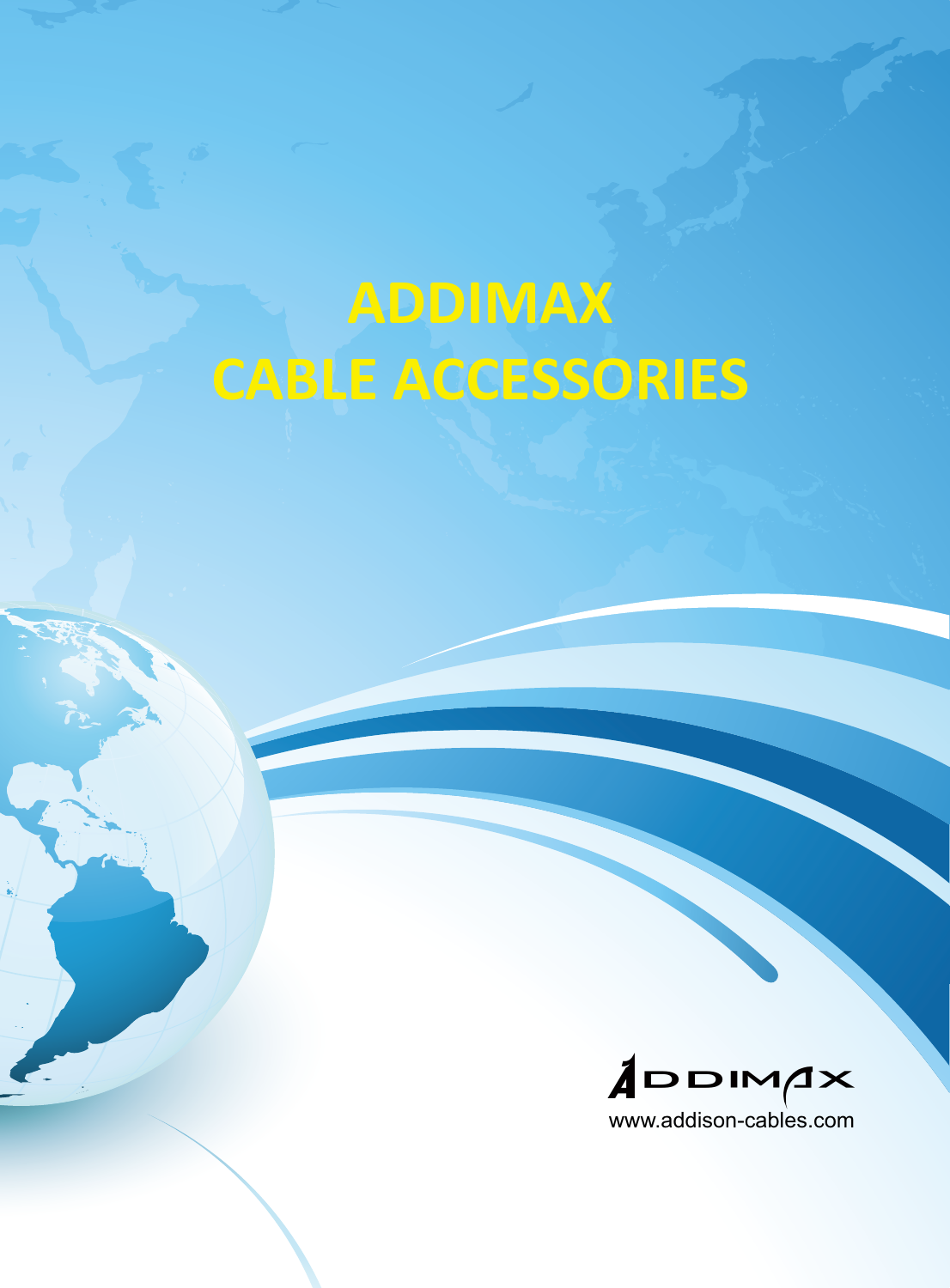

## **Control Cables Straight Joints**





#### **» Features**

- **»** Two-part, impact-proof, transparent moulding shells
- **»** Compact, optimized dimensions
- **»** Standard cable diameters indicated on the shells
- **»** Safe-Filling system (SF)
- **»** Immediately ready for use
- **»** Longitudinally and transversely watertight
- **»** Joint can be submerged directly after casting

#### **» Kit Contents**

Straight joint kit Straight joint ferrule

#### **» Dimensions**

| <b>Voltage</b>       | <b>Ordering Code</b> | <b>Cross Section</b> |
|----------------------|----------------------|----------------------|
| $\mathbf v$          |                      | mm <sup>2</sup>      |
| Uo/U(Um)<br>300/500V | CL-12/1.5-10         | $1.5 - 10$           |
|                      | CL12/6-25            | $6 - 25$             |
|                      | CL12/35-70           | $35 - 70$            |
|                      | CL12/50-120          | 50-120               |
|                      | CL12/150-300         | 150-300              |

Note: Other sizes can be offered upon requested.

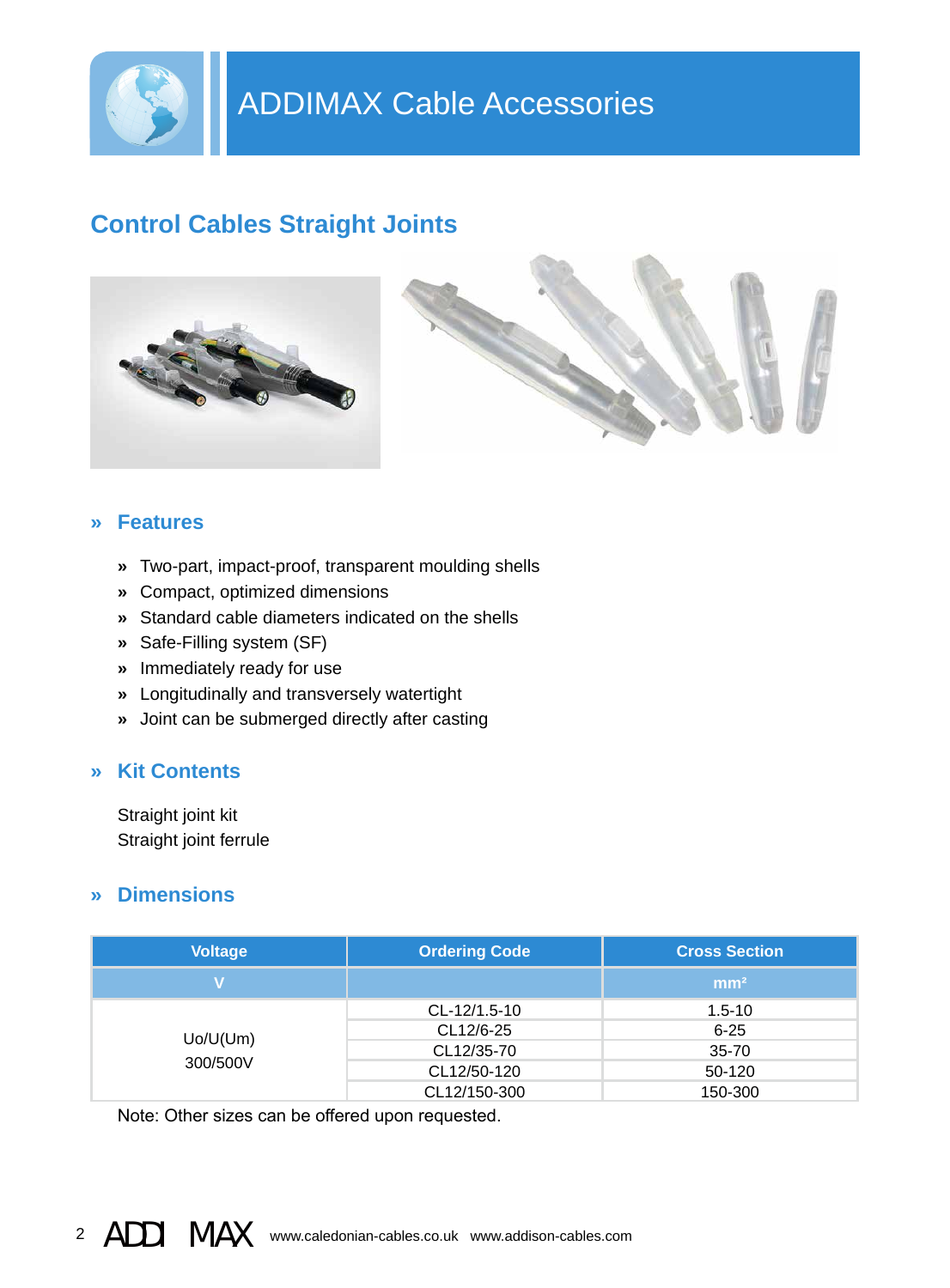## ADDIMAX Cable Accessories



#### **» Description**

These heat shrinkable sleeves are made from durable, flame retardant, heat-shrinkable polyolefin and can be used to identify wire and cable, tools, hoses and equipment. They can withstand abrasion and exposure to cleaning solvents and other industrial fluids.

#### **» Features**

- **»** Tensile strength: 12MPa (ASTM D 2671)
- **»** Elongation at break: 400% (ASTM D 2671)
- **»** Elongation after aging (158℃/168hrs):150% (ASTM D 2671)
- **»** Heat shock (250℃/4hrs): No cracking (ASTM D 2671)
- **»** Cold bend test (-30℃/4hrs): No cracking (ASTM D 2671)
- **»** Dielectric strength: 15.8 kV/mm min. (ASTM D 876)
- **»** Volume resistant: 1014Ω.cm (ASTM D 876)
- **»** shrinkage ratio: 2:1,3:1,4:1
- **»** Oxygen index: ≥27 (ISO 4589)
- **»** Water absorption: 0.5% max (ASTM D 570)

#### **» Color Code**

Yellow-Green, Black. Other color can be offered.

#### **» Dimensions**

| Part No.       | <b>Diameter</b><br>mm |
|----------------|-----------------------|
| <b>CS-12</b>   | 12                    |
| $CS-20$        | 20                    |
| <b>CS-25</b>   | 25                    |
| <b>CS-32</b>   | 32                    |
| CS-40<br>CS-50 | 40                    |
|                | 50                    |

Note: Other sizes can be offered upon requested.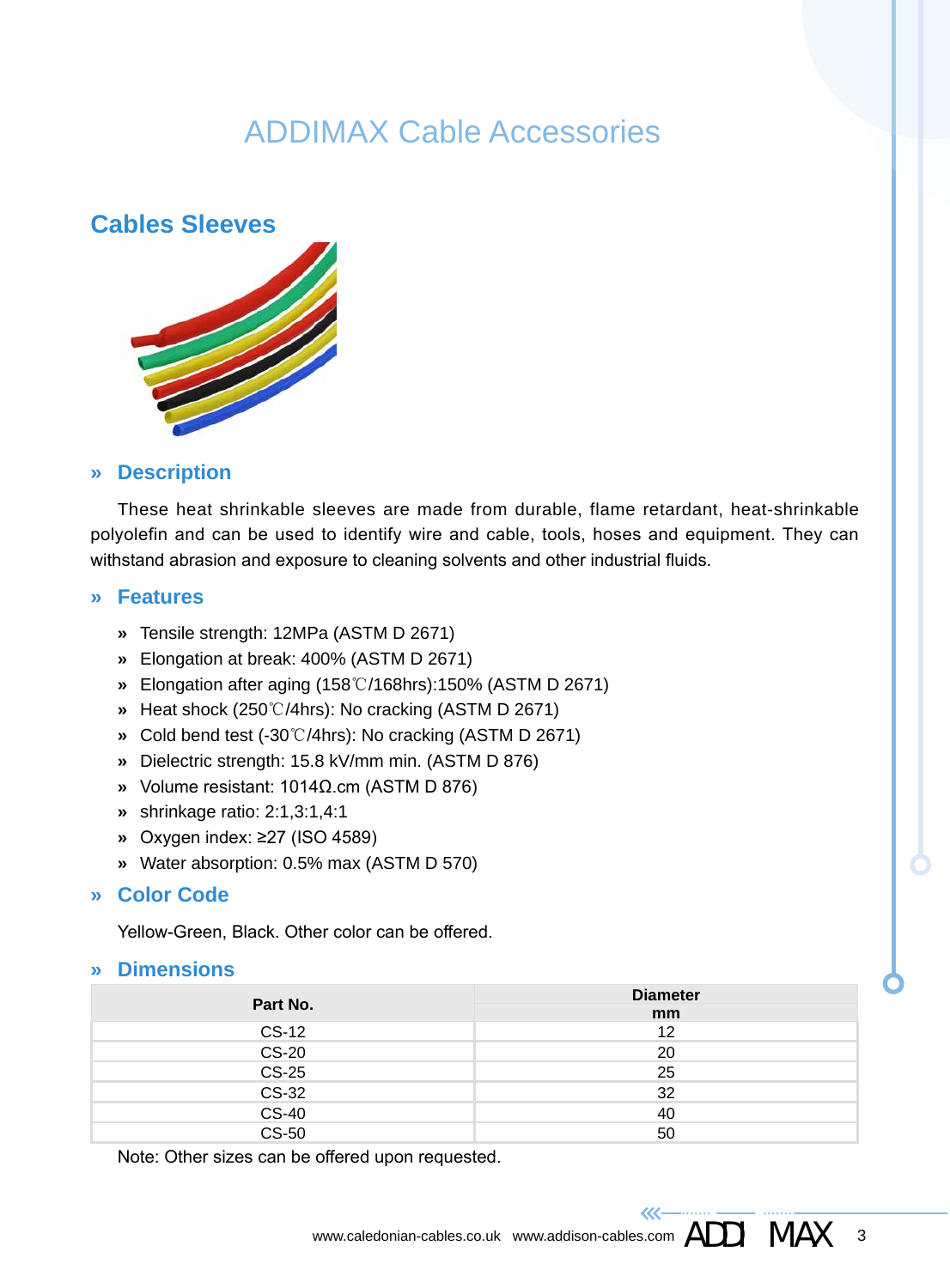

## **Emery Paper**



#### **» Description**

Emery cloth is great for removing rust and corrosion or for metal sanding and jewelry work. Metalite emery cloth sheets are made with extra sharp particles for faster cutting.

#### **» Features**

- **»** Sold individually, per sheet
- **»** Metalite emery cloth sanding sheets
- **»** Compact, optimized dimensions
- **»** Available in 3 grits: 180, 220 and 320

#### **» Dimensions**

| Part No. | <b>Grits</b> |
|----------|--------------|
| EP-180   | 180          |
| EP-220   | 220          |
| EP-320   | 320          |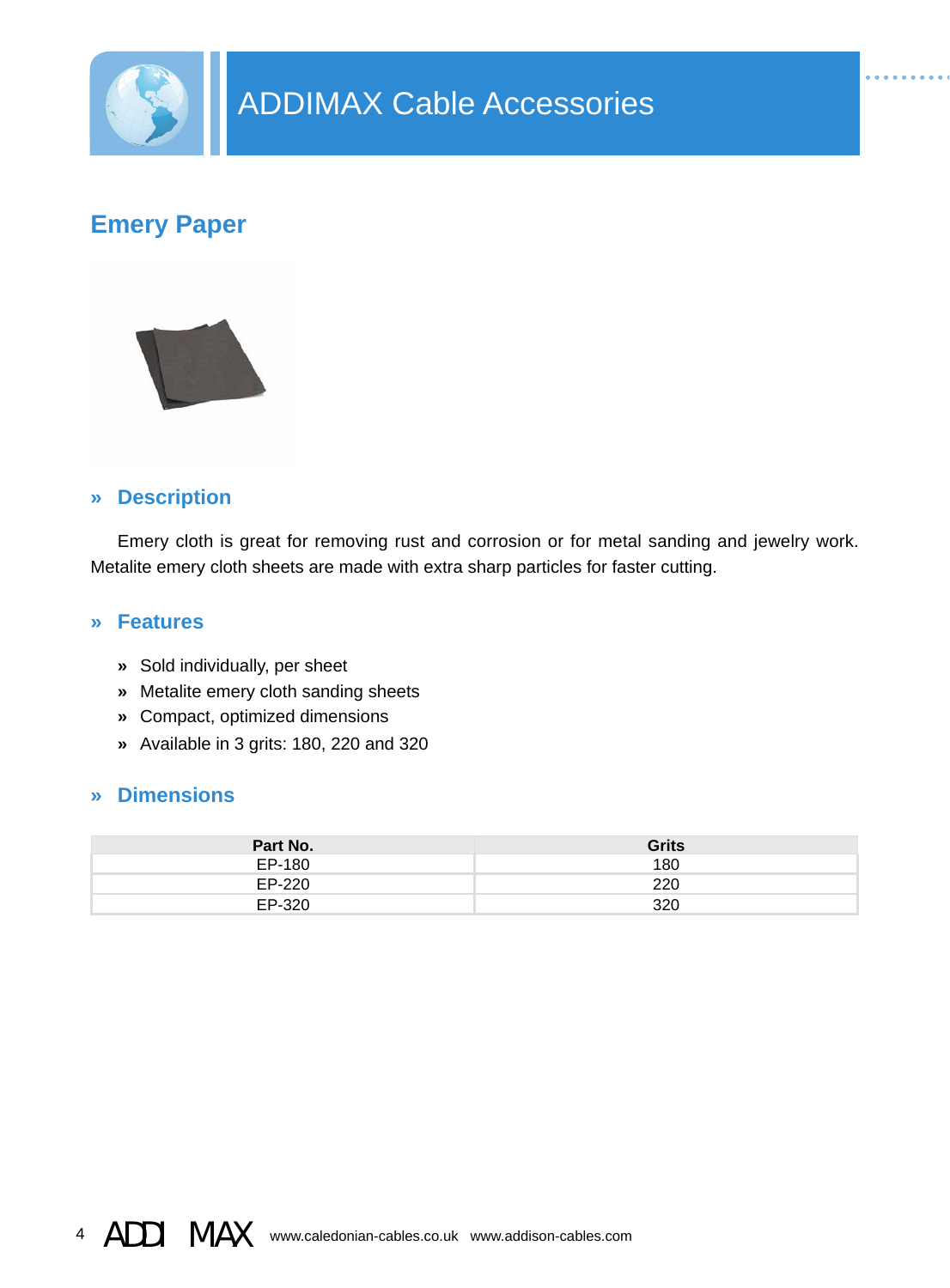# ADDIMAX Cable Accessories

## **Earth Braid Bond**



#### **» Description**

High-Grade Tinned Copper. Brazed seam terminal construction. High flexibility braid for high vibration areas.

#### **» Features**

- **»** High flexibility braid for high vibration areas.
- **»** Typically used in automotive, aerospace and railways.

#### **» Dimensions**

| Part NO.     | <b>Norminal Cross Area</b><br>mm <sup>2</sup> | Width<br>mm | Height<br>mm |
|--------------|-----------------------------------------------|-------------|--------------|
| $CC-2$       | 0.5                                           |             | 0.6          |
| $CC-5$       | 1.7                                           | 5           | 0.7          |
| $CC-10$      | 7.8                                           | 10          | 2.0          |
| $CC-12$      | 10                                            | 12          | 2.3          |
| $CC-19$      | 16                                            | 19          | 2.3          |
| <b>CC-25</b> | 25                                            | 25          | 3.0          |

 $\overline{\mathcal{U}}$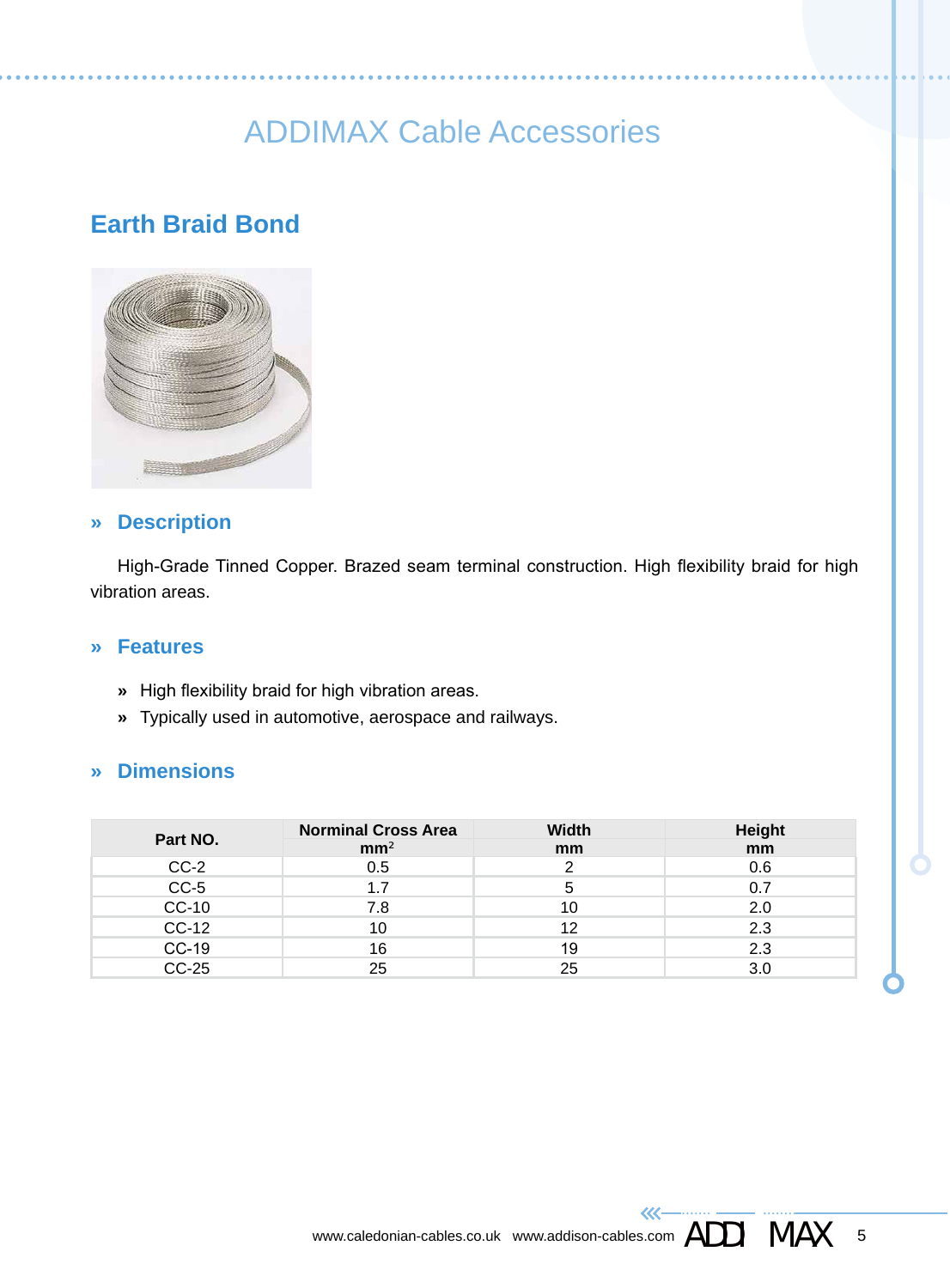

## **Nut Bolt Set**



#### **» Description**

A spring washer is a type of washer that is unclosed. In contrast to the ordinary round washer that is a closed circle, the spring washers are open. They could be on circle or two circles or different, depending on the application type. The bolt with spring washer has better stress absorption.

#### **» Kit Contents** Nut

Bolt Spring washer flat washer

#### **» Dimensions**

| Part NO.            | <b>Specification</b> |
|---------------------|----------------------|
| M <sub>10</sub> -40 | M10x40               |
| M <sub>10</sub> -50 | M10x50               |
| M <sub>10</sub> -60 | M10x60               |
| M <sub>10</sub> -70 | M10x70               |
| M12-40              | M12x40               |
| M <sub>12-50</sub>  | M12x50               |
| M12-60              | M12x60               |
| M12-70              | M12x70               |
| M12-80              | M12x80               |
| M12-90              | M12x90               |
| M14-50              | M14x50               |
| M14-60              | M14x60               |
| M14-90              | M14x90               |
| M14-100             | M14x100              |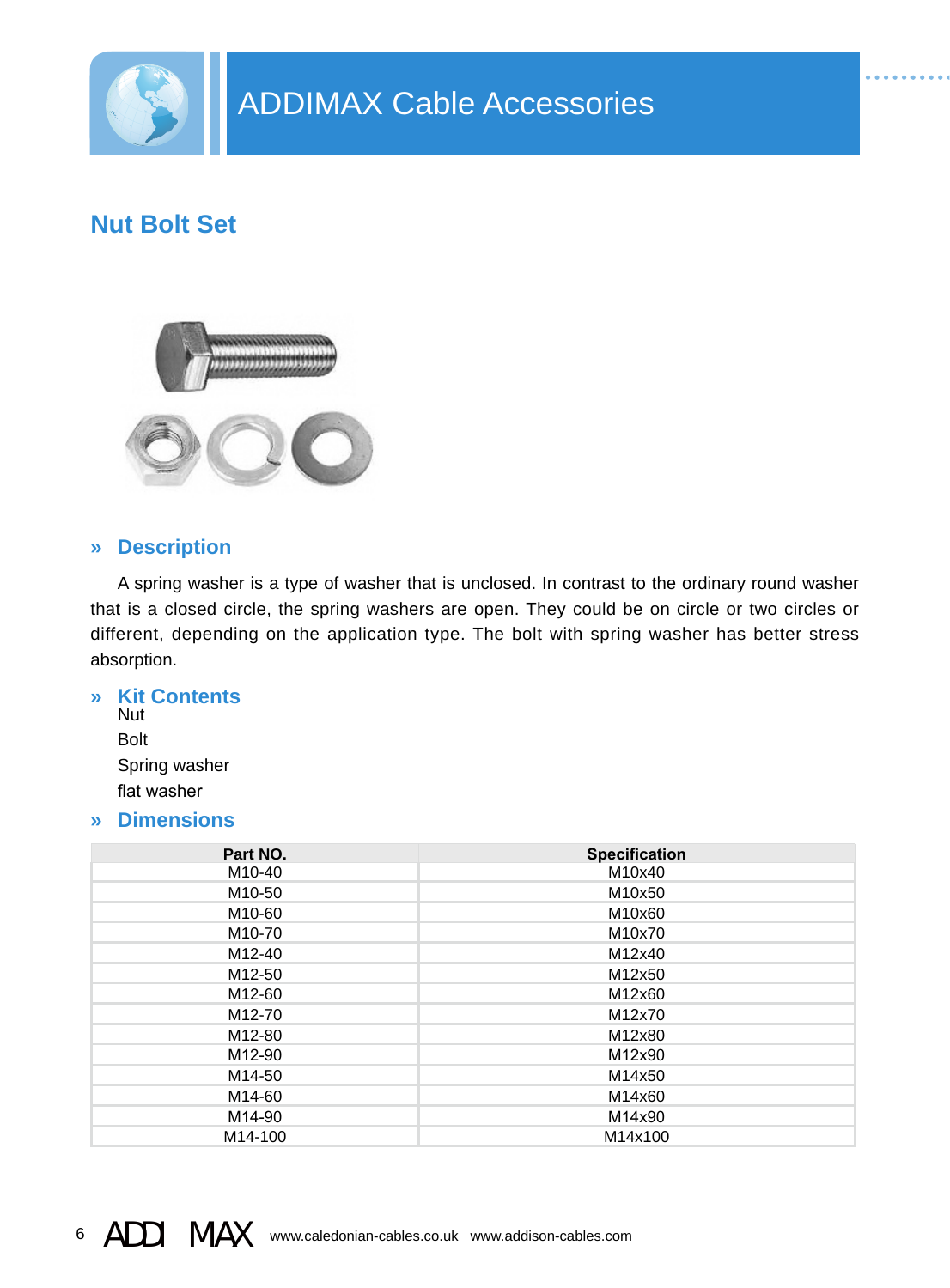# ADDIMAX Cable Accessories

## **HV tools Kit with tools Bag**



#### **» Description**

The tools are tested at 10,000 Volts and are rated at 1,000 Volts. They are double-insulated, two-toned and are labeled with the Double-Triangle safety symbol.

#### **» Kit Contents**

**Pliers** Slotted Screwdrivers Standard Sockets with 1/2" Square Driver Phillips Screwdrivers Open End Wrenches

 $\overline{\mathcal{U}}$